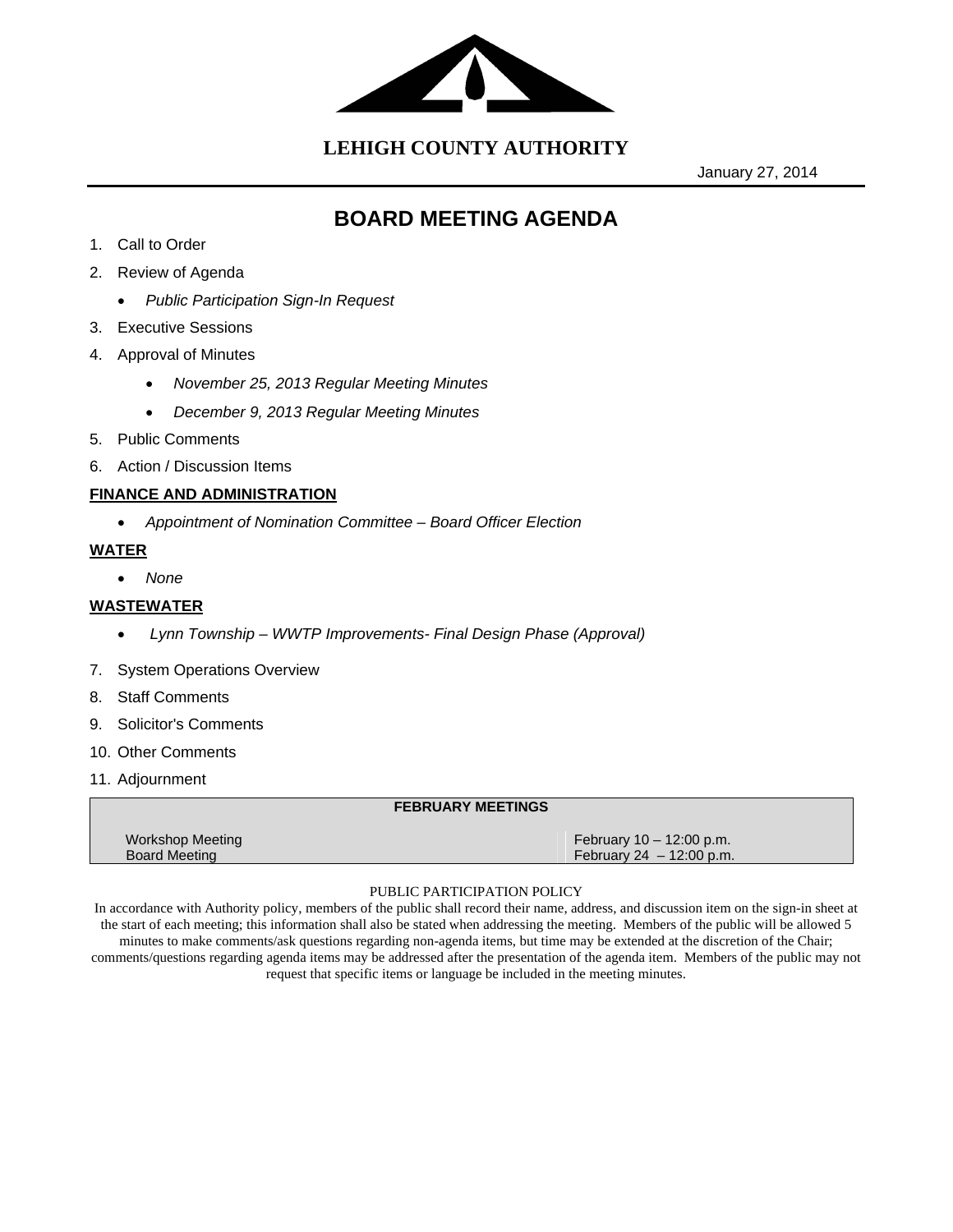# **FINANCE & ADMINISTRATION**

#### **ACTION ITEMS**

#### **1.** *Appointment of Nominating Committee – Board Officer Elections*

The Chairman must appoint a current Board member to handle nominations regarding 2014 Board Officer positions for election at the Regular Meeting in February.

#### **DISCUSSION ITEMS**

#### **1.** *None.*

#### **INFORMATION ITEMS**

#### **1.** *Recently Purchased Investments – Certificates of Deposit (CDs)*

| Fund            | Bank                            | Location          | Gross<br>Amount | Date of<br>Purchase | Date<br>Due | Net Rate<br>% |
|-----------------|---------------------------------|-------------------|-----------------|---------------------|-------------|---------------|
| LLRI CR         | <b>PSDLAF Collatoralized CD</b> |                   | 400.000.00      | 12/17/2013          | 2/25/2014   | 0.10          |
| Cons Wtr (2)    | <b>PSDLAF Collatoralized CD</b> |                   | 155.000.00      | 12/17/2013          | 2/25/2014   | 0.10          |
| Cons LL2 (314)  | <b>PSDLAF Collatoralized CD</b> |                   | 245.000.00      | 12/17/2013          | 2/25/2014   | 0.10          |
| <b>WW Capac</b> | <b>PSDLAF Collatoralized CD</b> |                   | 600.000.00      | 12/17/2013          | 2/25/2014   | 0.10          |
| 2010 Wtr Cons A | <b>PSDLAF Flex Pool</b>         |                   | 3.500.000.00    | 12/17/13            | 2/25/14     | 0.10          |
| Wtr R&R         | <b>PSDLAF Collatoralized CD</b> |                   | 1.000.000.00    | 12/17/13            | 2/25/14     | 0.10          |
| Cons Wtr (2)    | The Brand Banking Company       | Lawrenceville, GA | 245,000.00      | 1/15/14             | 7/15/15     | 0.40          |

Fund Descriptions for Investments:

| Little Lehigh Relief Interceptor Capital Reserves |
|---------------------------------------------------|
| Consolidated Water 2                              |
| Consolidated Little Lehigh Relief Interceptor 2   |
| <b>Wastewater Capacity</b>                        |
| Water Construction, Series A Bonds                |
| Renewal and Replacement                           |
|                                                   |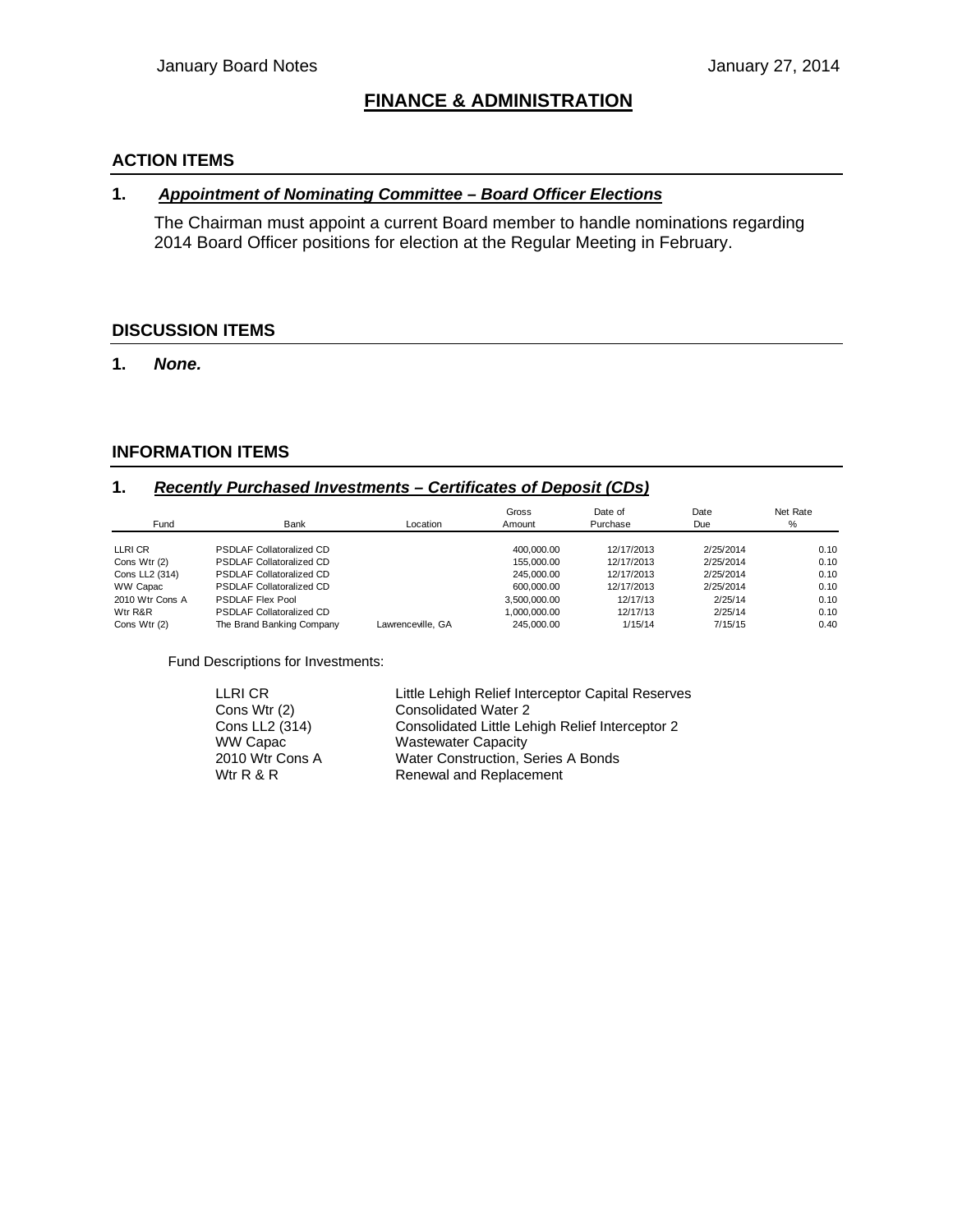## **ACTION ITEMS**

## **1.** *None.*

## **DISCUSSION ITEMS**

**1.** *None.*

## **INFORMATION ITEMS**

## **1.** *Phase 2 Interconnection with Allentown*

We were informed by South Whitehall Township that the contractor had not removed inflow inserts from sanitary sewer manholes prior to installation of paving riser rings when overlaying W. Walnut Street and Mertz Lane last fall. Livengood Excavators has completed this repair. Livengood will address restoration at Schantz Road this spring. *No Current Activity*

## **2.** *Arcadia West Pumping Station Modifications*

The general contractor is in the process of submitting shop drawings for review and approval.

## **3.** *LCA Facilities Emergency Power Project*

Except for the LCA Office Operations Center, generators at all sites have been installed and are operable. The electrical contractor is currently working on the installation of both the automatic transfer switch and PLC control logic at the Office Operations Center we expect this work be completed shortly. However the delivery of the 500 KW generator for the Office Operations Center purchased by LCA through the Co-Stars program is expected in late February 2014.

## **4.** *Allentown Division- Water Main Replacement Program*

City of Allentown has granted Conceptual Design approval of this Major Project. Preliminary meetings have taken place with Allentown Streets Department, PennDOT, UGI and other entities to introduce the program. Design work is underway. This project will be funded by LCA.

## **5.** *Allentown Division- Coagulation Chemical Conversion*

In 2010 DEP approved the City to change the primary coagulant from Aluminum Sulfate (Alum) to Polyaluminum Chloride (PACL). This change has not been implemented due to change over in City personnel and the leasing of the City water system. A RFP for professional services to evaluate options for the implementation of this changeover was issued in late December 2013 with proposals due at the end of January. This project will be funded by LCA.

## **6.** *Allentown Division- Schantz Spring Cl2 Booster Station*

Construction of a chlorine feed station at a midway point of the transmission main from Schantz Spring to the Water Filtration Plant to increase the reliability of the source. Quite a few months ago we requested conditional approval from Director of Parks for the proposed location of the facility because it is in City Park system, to date there has been very little if any movement. This Project is identified as Un-Completed Work and will be funded by the City. *No current activity.*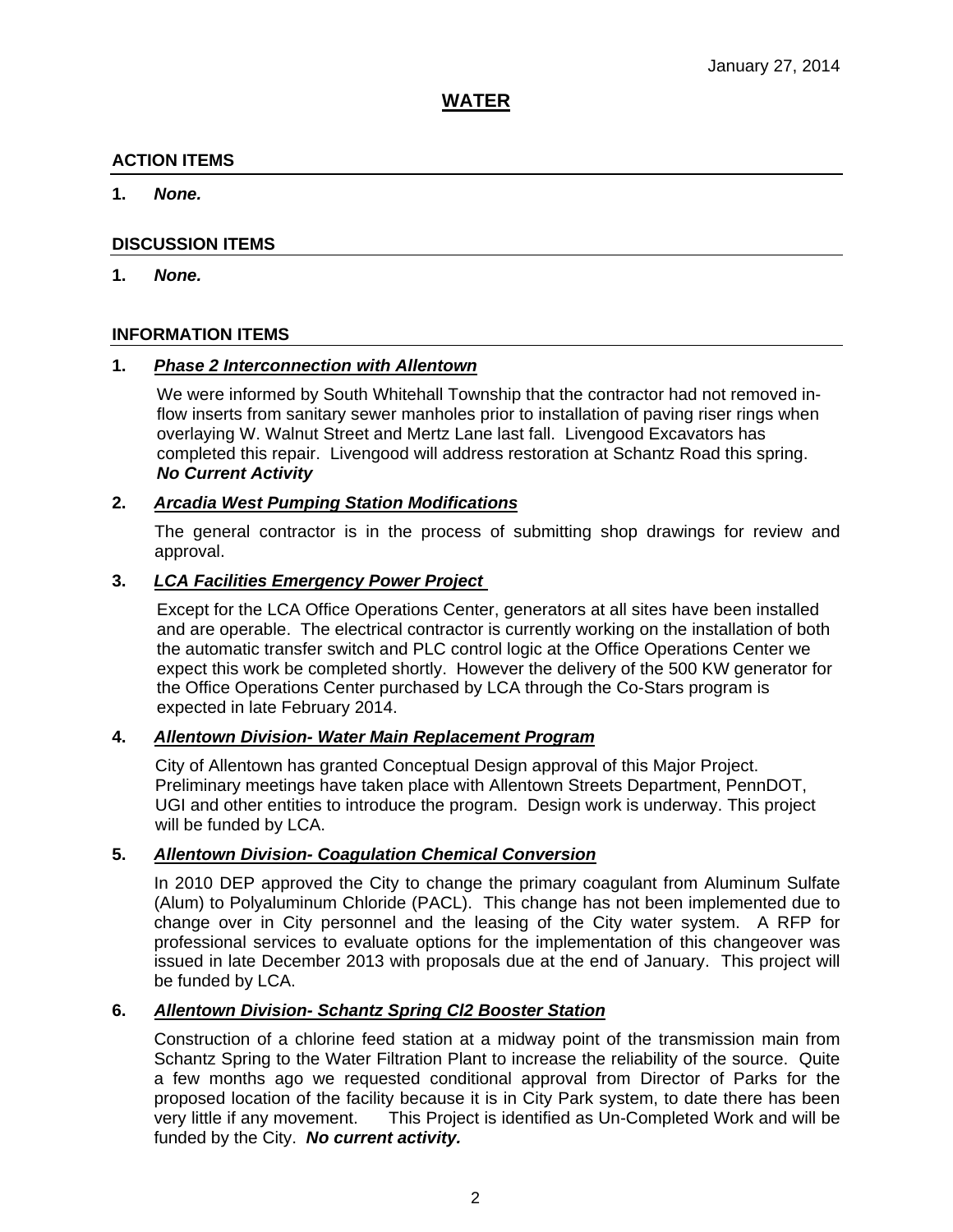# **7.** *Allentown Division- WFP Chemical Building Roof Replacement*

The Project includes modifications to the roof of WFP chemical storage area (i.e. installation of hatches), removal and replacement of (2) 8,000 gallon chemical storage tanks; and replacement of the 20-year old rubber membrane roof system. The project has been bid by the City and a contract has been awarded. Work is expected to start early spring. This project is identified as Un-Completed Work and will be funded by the City. *No current activity* 

## **8.** *Developments*

Water system construction is occurring at the following developments: Valley West Estates, Phases 4, 5 & 6, 46 residential lots (sfd), UMT.

Water system plans are being reviewed for the following developments:

Above & Beyond (personal care facility), 2 commercial lots, UMT

Diocesan Pastoral Center, 2 commercial lots, 3 additional lots and residual lot for existing cemetery, LMT

Grant Street Townes, 18 residential lots (sfa), WashT

Hamilton Crossings, 2 commercial lots with 20 buildings having retail, financial, convenience and restaurant uses, LMT

Hickory Park Estates, 3 residential lots (sfd), UMT

Hillview Farms, 31 residential lots (sfd), LMT/SWT

Indian Creek Industrial Park, 6 commercial lots, UMilT, water and sewer

Lehigh Hills, 247 residential lots (sfa/sfd), UMT

Liberty at Mill Creek, 2 industrial lots, UMT

Morgan Hills, 40 residential lots (sfd), WeisT, water and sewer

North Whitehall Commercial Center (Walmart), 5 commercial lots, NWT, water and sewer

Route 100 Bypass & Cetronia Road Proposed Commercial Development, 1 commercial lot with 4 buildings having auto, convenience, financial and day care uses, UMT

Shepherd's Corner, 1 commercial lot, LMT

Spring Creek Properties Settlement Subdivision (formerly Spring Creek Properties Subdivision I), 16 commercial and industrial lots, LMT

Trexler Business Center, Lot 1, 1 commercial building, LMT

Weilers Road Twins, 82 residential lots (sfa), UMT

Woodmere Estates, 60 residential units (sfd), UMT

Woodmont at Upper Macungie (formerly Rabenold Farms II), 288 apartment units and clubhouse, (Portion north of I-78), UMT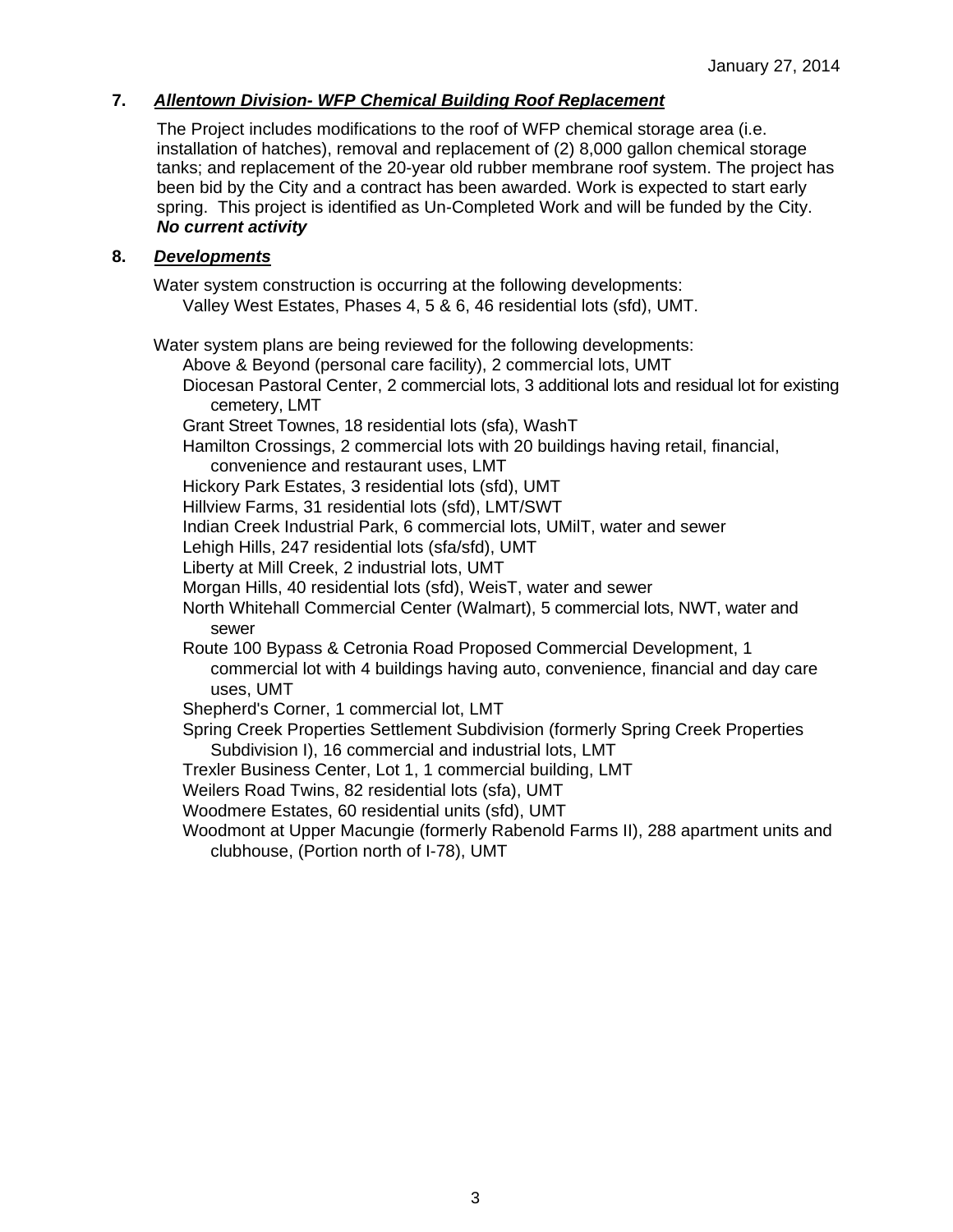# **WASTEWATER**

## **ACTION ITEMS**

## *1. Lynn Township – WWTP Improvements- Final Design Phase (Approval)*

Approval is requested for final design, permitting and bidding of the improvements for Phase 1 that will include only the essential components of the plant expansion to increase hydraulic capacity, address immediate DEP concerns to avoid bypassing, and to provide ultraviolet disinfection, and for Phase 2 that will address specific operational issues that have plagued the plant since its inception including excessive corrosion and insect issues in electrical equipment, excessive wear on return activated sludge pumps due to no screening, and valve accessibility for influent pumping equipment. Phase 3 improvements will be dependent upon future customer growth justifying the need for a plant expansion to increase the treatment capacity of the plant from the current 80,000 gallons per day (GPD) to the permitted 160,000 GPD. The Capital Project Authorization, Professional Services Authorization (Gannett Fleming, Inc.) and cover Memo are attached for Board approval *(green).*

## **DISCUSSION ITEMS**

**1.** *None.*

## **INFORMATION ITEMS**

## **1.** *Infiltration and Inflow (I&I) Program Update*

The following is work planned for 2014:

- Submission of reports to EPA and DEP.
- Rehab effectiveness metering in Phase 1 pipe lining project areas to determine the reduction in peak flows as a result of the rehab work.
- Phase 2 of Signatory pipe lining projects as determined by KCE.
- Rehab effectiveness metering in Phase 2 pipe lining project areas.
- WLI Manhole Inspections'
- Test and Seal project for branches of the WLI that were CCTVed in 2011 2012.
- Long term flow meters will continue on a limited basis. Two rain gauges and meters remain in the system.
- Alternative Modeling and feasibility analysis to evaluate the various alternatives to achieve the preliminary objectives. The alternatives will include various combinations of I & I elimination, storage and capacity increases.
- Preliminary Program Objectives Evaluation Report will be submitted to DEP by the end of 2014. This document will define the current system performance and assess what it will take to achieve the system preliminary objectives. The report will include a discussion of the investigation and evaluation work completed including flow evaluation, SSES prioritization, modeling, current and future level of service, current and future system sizing requirements, and will propose the Level of Control for system operation.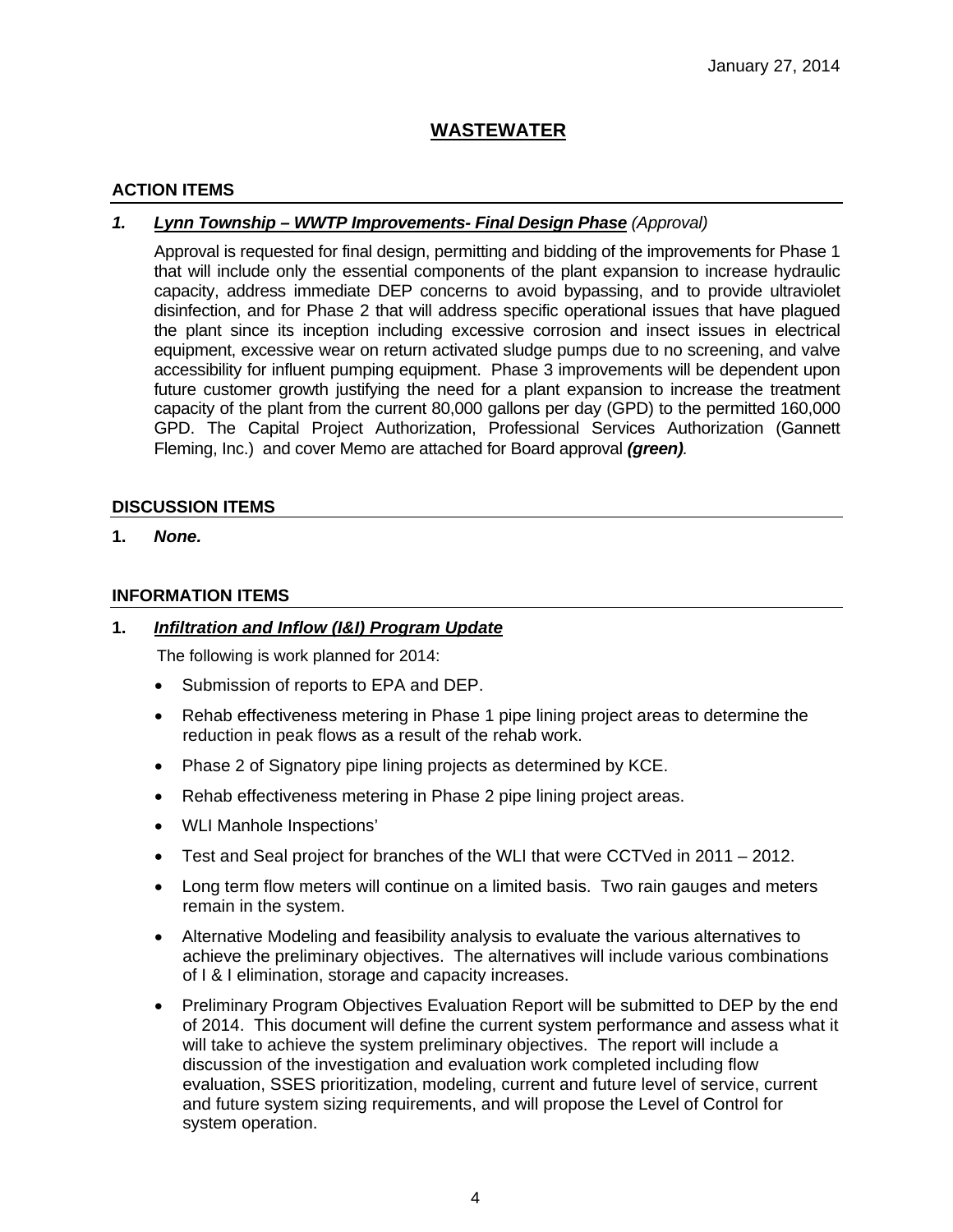• The development of the Capital Improvements Plan is scheduled to begin by the end of the year. This will identify the rehab needs, replacement needs, expansion requirements, costs of improvements and schedule for implementation to achieve the program objectives. *No Current Activity.*

# **2.** *Wastewater Treatment Capacity*

The Memo of Understanding (MOU) regarding working together on a joint Act 537 Plan with the City was never executed with the City. The MOU was revised as a result of the Concession. It is in the Mayor's office for signature.

A Stakeholder's Advisory Committee (SAC) Meeting will be scheduled for early 2014.

DEP has indicated that a Jordan Creek study must be submitted to DEP prior to the issuance of final effluent standards. If we want to avoid the study, then water quality standards would be imposed for effluent limitations. There is no work currently being done on the Jordan Creek discharge option.

A meeting was held with the DRBC to discuss updating the prospective effluent limits for the various alternatives. The model will be refined and the grandfathered loads for Phosphorus and Ammonia will be updated based on the actual Kline's Island data. The results from the model run are expected in the near future.

Effluent sampling is being performed on the Pretreatment Plant effluent to determine the make-up of the total dissolved solids (TDS). The high TDS in the effluent will require a reverse osmosis process to treat the TDS to acceptable levels.

## **3.** *Northern Lehigh Wastewater System*

The project is composed of the following:

## *Wastewater Treatment Plant (on a 5-acre tract at KidsPeace)*

The North Whitehall Township (NWT) Board of Supervisors granted approval of the Conditional Use for the proposed WWTP. In late November 2012 the opposition, the Voice of the Jordan (Voice), appealed the NWT decision to Lehigh County Court of Common Pleas. On June 5, 2013 the Court ordered "that the decision of the NWT Board of Supervisors dated October 23, 2012 is hereby reaffirmed". On July 29, 2013 the Voice filed an appeal of the previous Court ruling to Commonwealth Court. Arguments in Harrisburg took place on December 11, 2013, a decision rendered by the Court on January 9, 2014 affirmed the lower Courts decision and Township approval. The only avenue left for the Voice is to appeal to the Pennsylvania Supreme Court. If there is any further league action by the Voice, the Authority will request that the Court require the Voice to post a bond.

The total cost of the WTP including soft costs and KidsPeace acquisition costs is estimated at \$4.69 million.

## *Wal-Mart*

Wal-Mart has put the proposed store on-hold indefinitely. Wal-Mart was a key financial contributor to the offsite conveyance facilities, which includes gravity sewers, a pump station and force main to deliver the wastewater from their proposed development and other future wastewater customers to the proposed wastewater treatment facilities at the Kids Peace site. Cost-sharing negotiations are on hold. *No Current Activity.*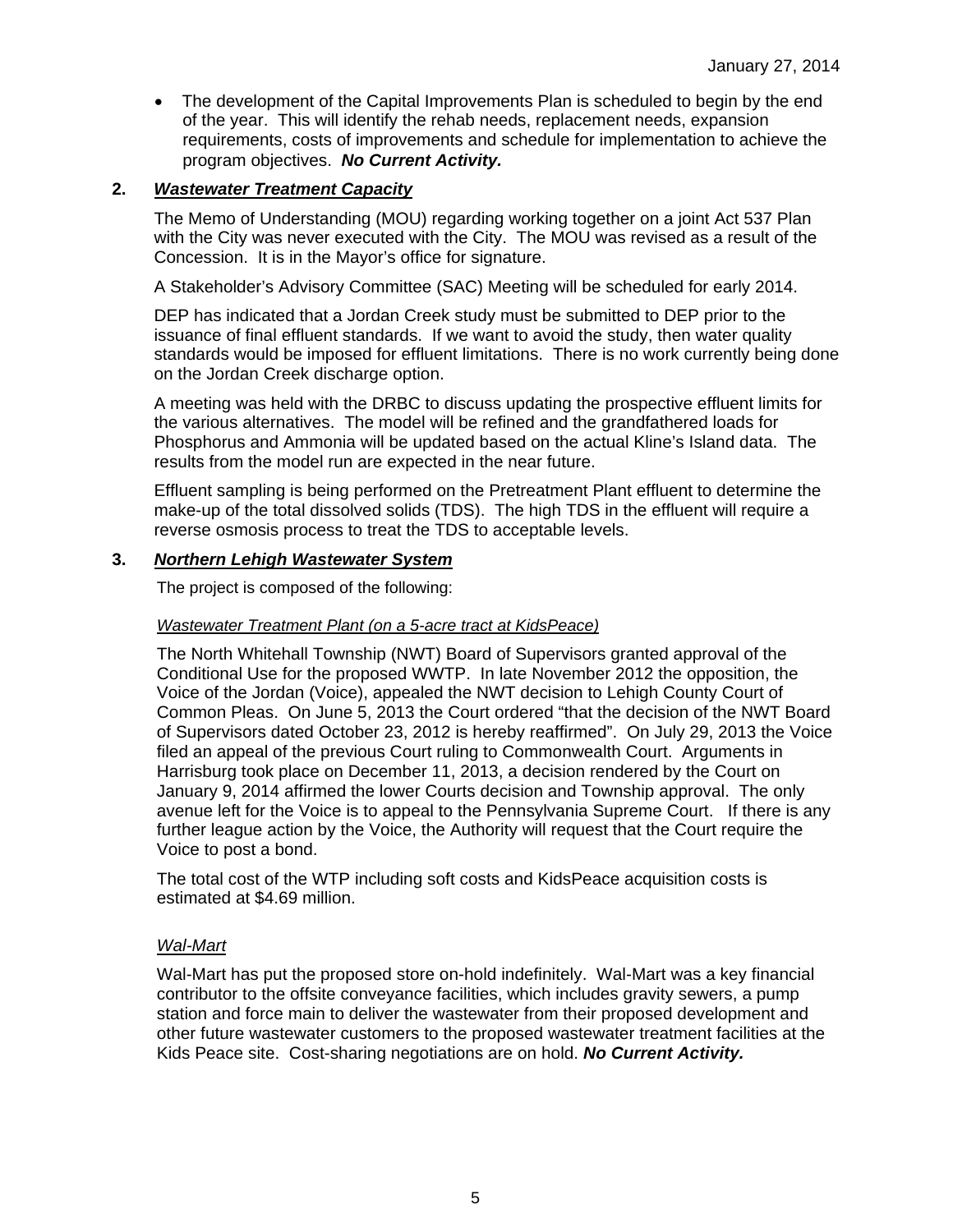## *Kids Peace Agreement*

A revised amendment to the Agreement has been sent to KidsPeace. It primarily focuses the financial impact on the Jordan Creek Wastewater system because of KidsPeace's sale of the 101 Acre parcel to Lehigh Carbon-Community College (LCCC). The 101 Acre parcel was an integral economic component for LCA in the 2006 Agreement. Kids Peace has filed for Chapter 11 Bankruptcy we are investigating how this may impact our Agreement. *No Current Activity*

## *Act 537 Plan (Plan) Revision*

NWT continues to work on developing an alternate a solution for the wastewater treatment needs for a revised 1-5 year service area which would include a WTP located on the eastside of Route 309 that would discharge to the Coplay Creek. LCA met with NWT on November 21, 2013 to discuss the status of their efforts. NWT has requested that LCA work their engineer to obtain the information necessary to secure conceptual pricing for the WTP and to develop high level capital and operating cost estimates. *No Current Activity.*

## **4.** *Arcadia West WWTP Improvements*

Construction is complete at the site. During December, vendor startup efforts began and were completed in January. Full startup date is January 10, 2014. Demolition of the old facilities should be completed by the end of February. The total project is about 45 days past schedule, primarily due to delays in Met-Ed initiation of power. The cost estimate of \$3,502,300 is still valid.

## **5.** *Wynnewood Terrace Pump Station & Force Main Replacement*

Design work is complete and regulatory submission for approvals was made in November. DEP has listed the application as "Administratively Complete." Plans and specifications, @ 90%, are being reviewed by staff for a below grade self-contained pump station with submersible pumps and a new 6" force main.

## **6.** *Park Pump Station Improvements*

Fuel Tank Replacement – Staff has received and is reviewing the final specifications and plans for replacement of the fuel tank at the Park Pump Station. We expect to place the work to bid by early next year. *No Current Activity.* 

## **7.** *LCA WTP- Truck Waste Receiving Station*

## *Truck Waste Receiving Station (TWRS):*

Construction is complete. Start-up of the facility took place on October 17, 2013. There are some minor punch list items. We expect operation of the station to start mid January 2014.

## *Digester Mixer Replacements:*

The General contractor has completed the installation of mixers in the first digester and the digester is now operational. The  $2<sup>nd</sup>$  digester is now drained and cleaned to and mixer installation is underway. Assuming no major difficulty in draining and cleaning the  $3<sup>rd</sup>$  we expect the project will be completed in the 2<sup>st</sup> quarter of 2014.

## *PPL E-Power Customizable Energy Program:*

PPL has accepted the E-power applications for energy savings rebates and verification methodologies for both the Digester Mixer Replacements and Truck Waste Receiving Station (TWRS). Monitoring of the electric usage of the remaining old mixers has been completed. Monitoring devices on the High Purity Oxygen system have been installed with monitoring extending to the end of January 2014.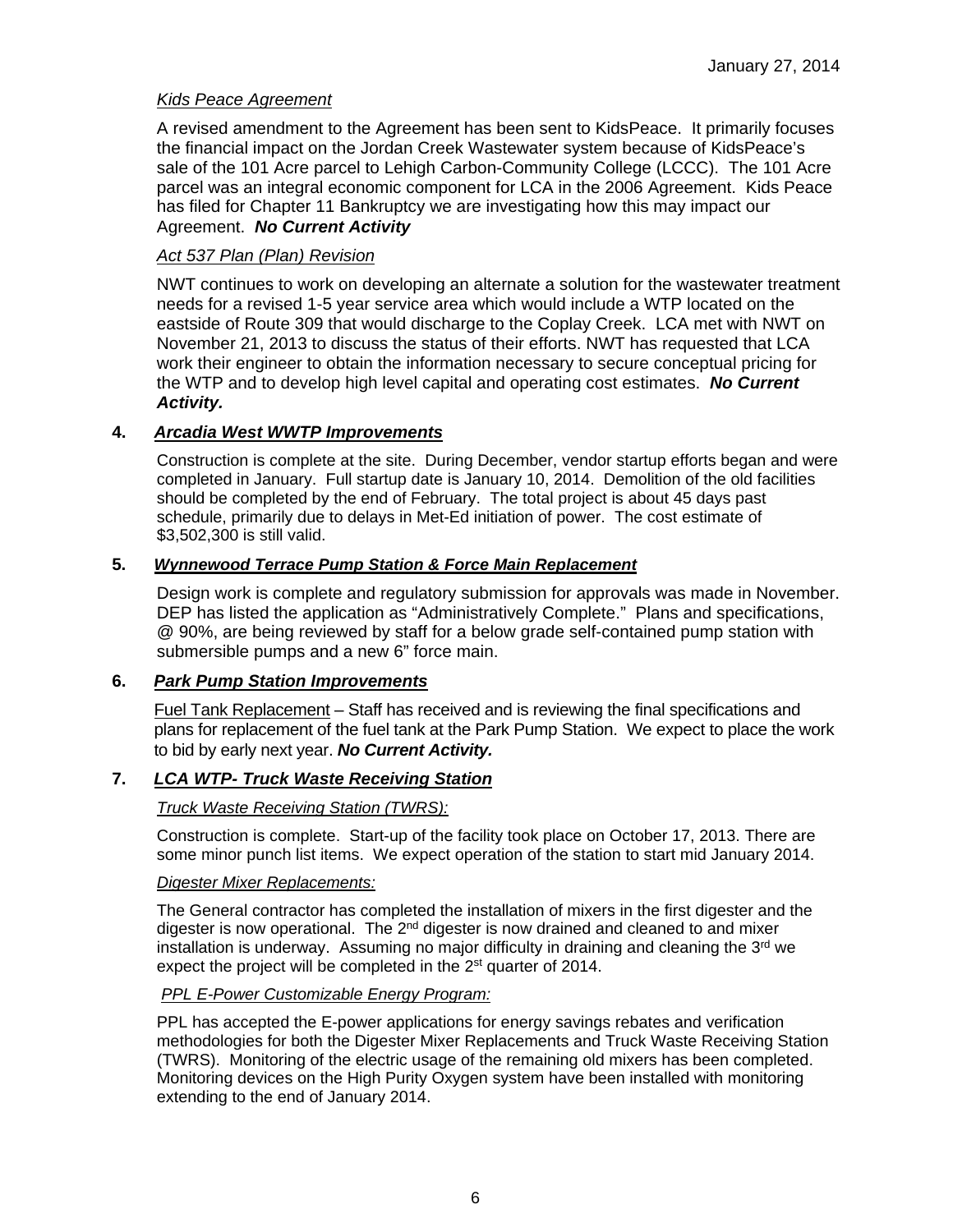## **8.** *Allentown Division- WWTP-New Bar Rack at Headworks*

The Project includes the replacement of the existing screen equipment with new coarse bar screens to minimize potential for jamming or mechanical malfunctions experienced by the existing screening equipment, resulting in discharges from Outfall 003 during high flow events. The project has been bid by the City and a contract in the amount of \$737,000 has been awarded to Blooming Glenn Contractors. Given the long lead time for the equipment we expect the bulk of the work to start in June 2014 This Project is identified as Administrative Order / Un-Completed Work and will be funded by the City. *No Current Activity.*

## *9. Allentown Division- WWTP-Other Work*

## *PPL Combined Heat & Power (CH&P) Facility:*

In October the City of Allentown issued PPL Renewable Energy the building and electrical permits required for the construction of the new Combined Heat and Power (CH&P) facility at the Kline's Island WWTP. Since then Millennium Builders and Albarell Electric have mobilized and begun the construction of the infrastructure required to install the digester gas powered generator. To date the excavation for electrical duct banks and grounding wires has been completed. The project is projected to produce 50% of the electricity required to operate the wastewater plant from digester gas produced in the anaerobic digestion process. The terms of the contract assigned to LCA through the concession call for PPL to construct and maintain CH&P facility at no cost to LCA. LCA will provide the digester gas required to fuel the facility and will purchase the power produced at a discounted rate. In November, the electrical duct banks were completed and the pad for the generator was poured. During the month of December Millennium Builders and Albarell Electric continued to make significant progress on the construction of the new Combined Heat and Power (CH&P) facility at the Kline's Island WWTP. Most of the work that remains is for the electrical and plumbing disciplines. A G&W switch cutover plan has been developed and vetted by the plant staff. The tentative goal is to bring the CH&P facility on line by the end of February 2014.

## *No.1 Intermediate Settling Tank Wire Failure*

The wiring powering No.1 Intermediate Settling Tank clarifier drive mechanism failed on December 25, 2013, cause of the failure appears to be poor workmanship during the 1999 plant upgrade of the treatment plant. Temporary power has been supplied to the equipment through the use of 480 V insulated power cord. The plant staff is working with Crowder Jr to restore permanent power, control, and alarm wiring to this equipment. Waiting on pushbutton start/stop station to be received.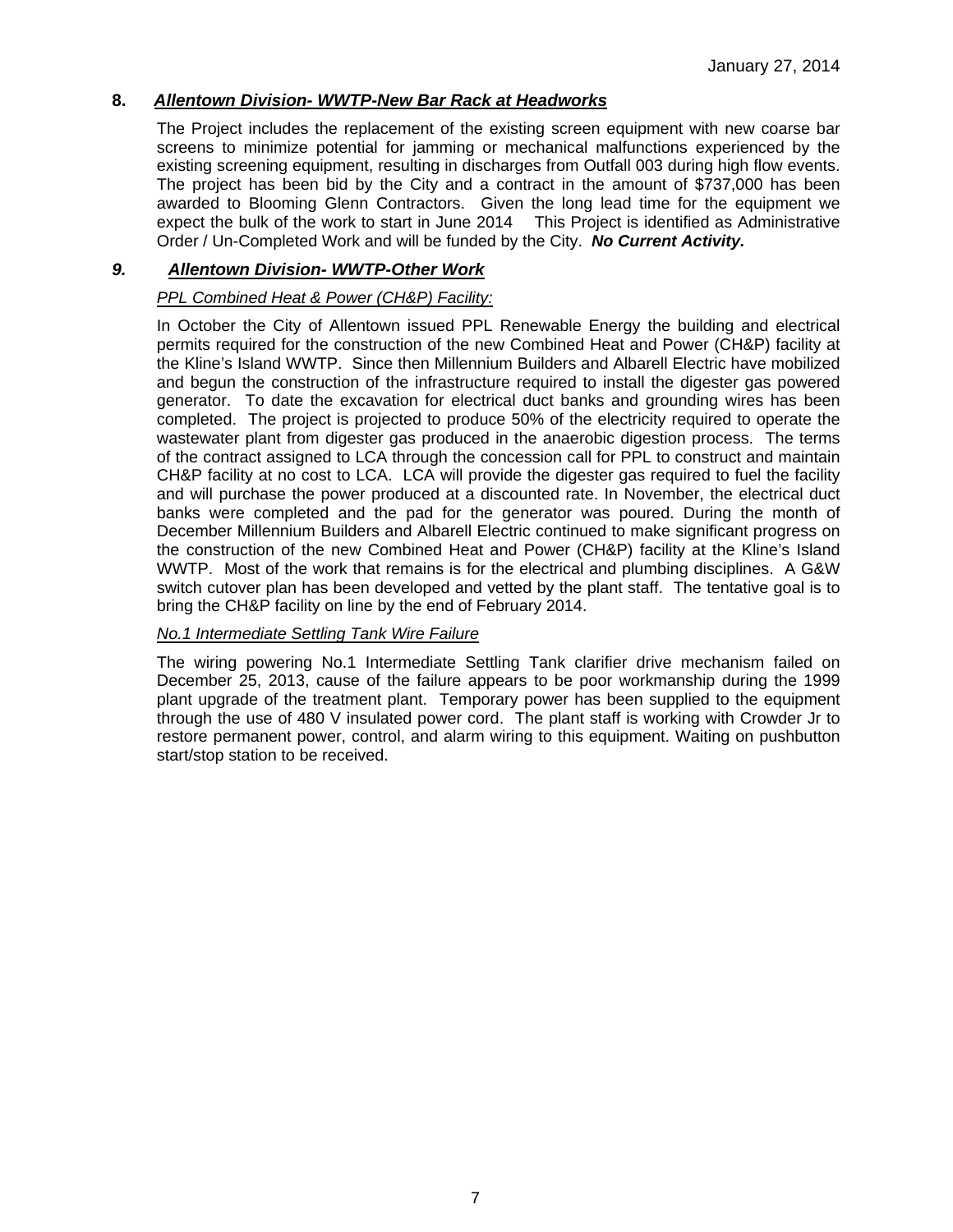# **MEMORANDUM**

**Date:** January 20, 2014

| To:          | <b>Authority Board</b>                                      |
|--------------|-------------------------------------------------------------|
| <b>From:</b> | Frank Leist, Ed Hoyle                                       |
| Subject:     | Lynn Township Wastewater Treatment Plant Improvements       |
|              | Phases 1 & 2 Planning, Final Design Phase and Other Studies |

## **MOTIONS / APPROVALS REQUESTED:**

| No. | Item                                                        | Amount    |
|-----|-------------------------------------------------------------|-----------|
|     | Capital Project Authorization - Phases $1 < 2$ Planning,    | \$198,080 |
|     | Design Phase, Studies                                       |           |
|     | Professional Services Authorization – Gannett Fleming, Inc. | \$90,080  |
|     |                                                             |           |

*(1) Included in the Capital Project Authorization.* 

*(2) Does not include Construction phase related engineering services.* 

## **PROJECT OVERVIEW:**

Lehigh County Authority (LCA) acquired the Lynn Township Sanitary Sewer System in Lynn Township, Lehigh County, Pennsylvania from the Lynn Township Sewer Authority (LTSA) in February 2012. The WWTP currently serves approximately 1,405 residents (545 EDU's) with a current average daily flow of 52,000 GPD in 2012. The largest customer is Northwestern Lehigh School District complex accounting for approximately 20 % of the wastewater allocation. The wastewater treatment plant (WWTP) was constructed in the late 1970's and most of the equipment is either at or beyond its intended design life.

At the time of the acquisition, LTSA's Engineer, Gannett Fleming, Inc., completed design plans that meet the level of detail required for permitting the upgrades to the WWTP that would increase capacity from 80,000 GPD to 160,000 GPD in accordance with the Lynn Township Act 537 Sewage Facilities Planning document dated January 28, 2009. A DRBC Docket, NPDES permit for effluent discharge limits/reporting and Water Quality Part II (construction) permit for the WWTP expansion have been issued.

The project will be executed in three phases classified generally as improvements or future treatment capacity expansion:

- Phase 1 Improvements: will include only the essential components of the plant expansion to increase hydraulic capacity, address immediate DEP concerns to avoid bypassing and to provide ultraviolet disinfection.
- Phase 2 Improvements: will address specific operational issues that have plagued the plant since its inception, including excessive corrosion and insect issues in electrical equipment, excessive wear on return activated sludge pumps due to no screening, and valve accessibility for influent pumping equipment.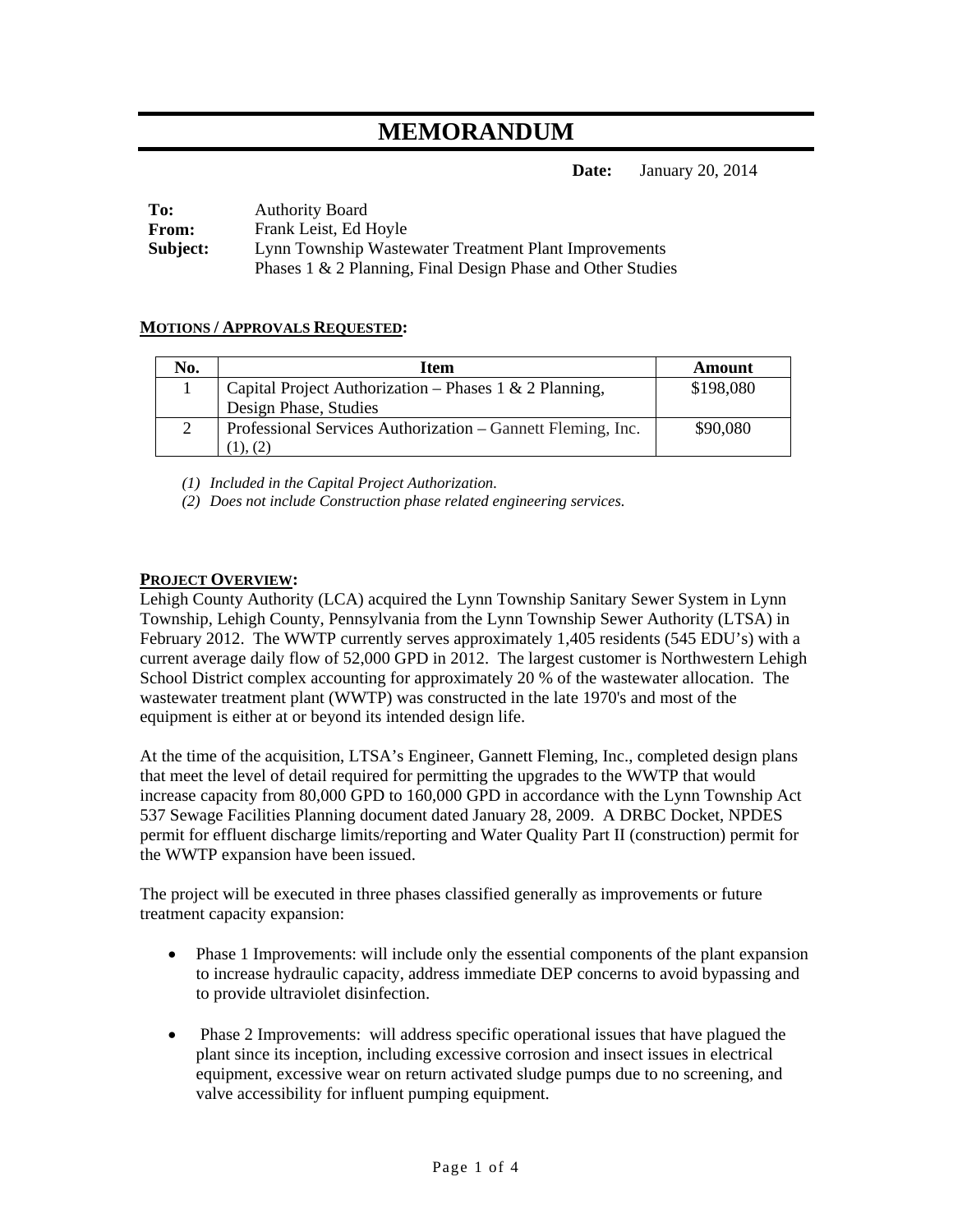• Phase 3 – Future Treatment Capacity Expansion: will include the remaining upgrades to increase the treatment capacity of the plant from the current 80,000 GPD to the permitted 160,000 GPD. This phase will be dependent upon future customer growth justifying the need for expansion.

Currently there is a connection cap imposed by the Pennsylvania Department of Environmental Protection (PADEP) that limits the number of new Equivalent Dwelling Unit (EDU) connections to the system. This 50 EDU cap was in place prior to LCA's acquisition of the system and at present approximately 32 EDU's remain available.

## **FINANCIAL:**

For the Phase 1 and 2 improvements LCA will provide short-term financing estimated at \$874,300 at an interest rate of 2% per annum amortized over 30 years until such time as the Phase 3 expansion is necessary where long-term financing estimated at \$2,600,000 will be provided and will include the then outstanding principal balance of the short term financing being rolled into this long-term financing. The long-term financing is likely to be a 30-year Bond issue.

## **PROJECT STATUS:**

Pending Board approval.

## **THIS APPROVAL-FINAL DESIGN PHASE, PHASES 1 & 2 AND OTHER STUDIES:**

Lehigh County Authority (LCA) intends to retain the services of Gannett Fleming, Inc. (GF) to provide design related services for Phases 1 and 2 of the Lynn Township WWTP Improvements for the not-to-exceed sum of \$90,080. In addition this authorization includes staff costs, miscellaneous costs and past planning costs. Phase 1 and 2 construction related engineering services, as well as Phase 3 engineering services to expand the plant to 160,000 GPD are not requested at this time. The services do not include a Phase I Environmental Site Assessment of hazardous wastes, wetlands mitigation, design or permitting, application for a NPDES permit, threatened or endangered species studies above those detailed herein, archaeological studies or associated other cultural resources work or any other quantitative or qualitative assessments not specifically mentioned in the GF Proposal, which could result in significantly increased costs that are not anticipated based on past conversations GF has had with PADEP.

GF was serving as the LTSA engineer when LCA acquired the sewer system and, as previously mentioned, designed and permitted the WWTP expansion. Their knowledge of wastewater treatment systems in general and the Lynn Township WWTP specifically makes them well suited to continue to work with DEP and to complete the design of the phased improvements already begun. The following is a summary of professional services tasks in the current authorization:

## *Scope of Work*

**Task 1: Study-**Determine Excess Capacity in the Existing 0.080 MGD Plant. Includes a review of recent flow and loading data and estimates current hydraulic and organic capacity.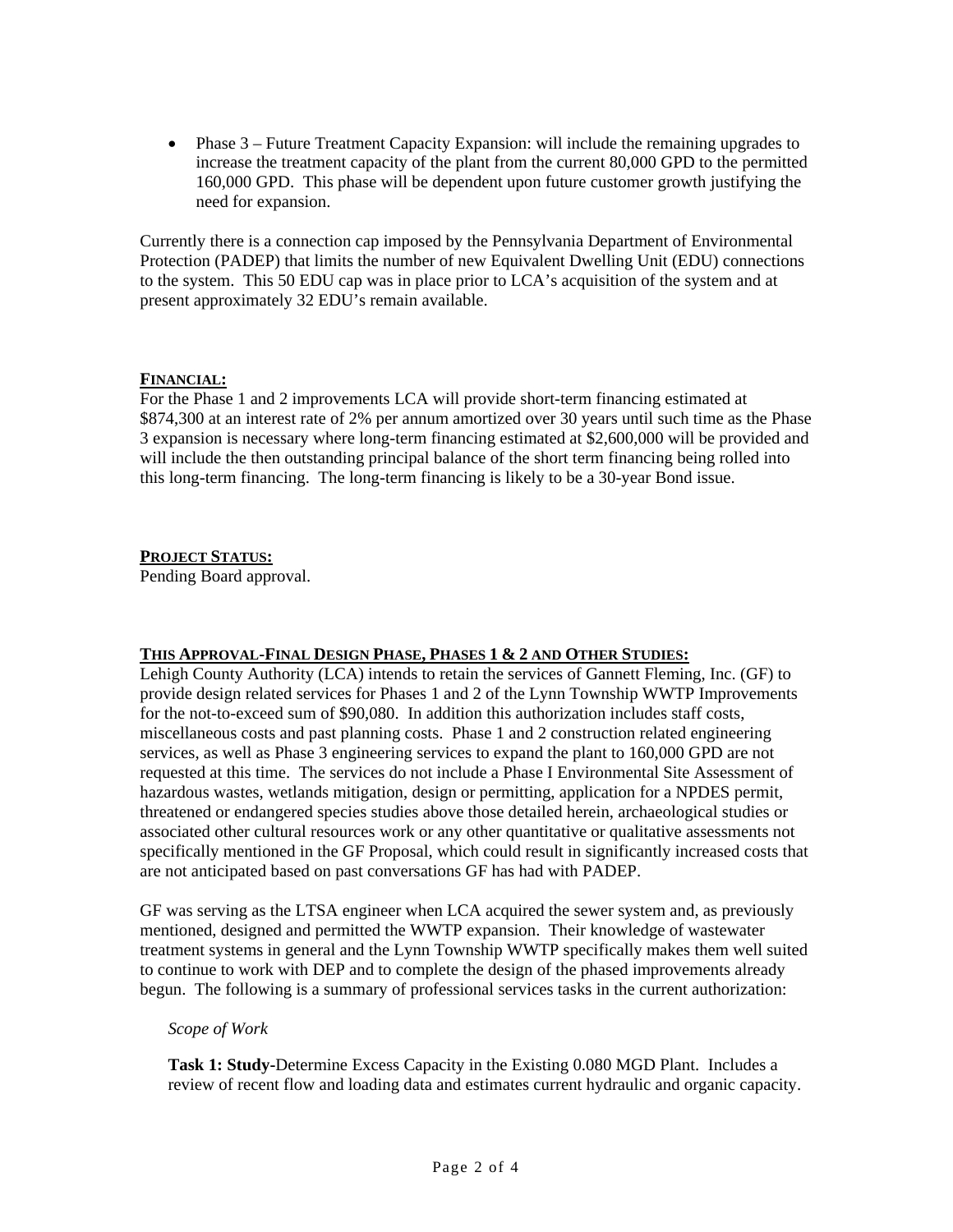Provide summary in terms of EDU's to show how anticipated development may be phased into the system.

**Task 2.0:** Prepare Bid-Ready Plans and Specifications. Includes developing an overall project schedule (including permitting, design and construction tasks), updating the drawings and specifications, and associated quality assurance/quality control.

**Task 2.1:** Erosion & Sedimentation (E&S), Post Construction Stormwater Management (PCSM) Plan Design and Permitting. Includes updating the topographical survey and wetlands delineation and an update of the Phase II Bog Turtle Study if required by DEP, regulatory reviews and finalizing E&S and PCSM plans and notes. Includes a meeting with DEP and the Conservation District once an evaluation of Phase 3 components (Task 3.0) is completed. Fully understanding the impacts of Phase 3 prior to meeting with these entities will verify aspects of the E&S and PCSM design and permitting efforts to ensure the entire project is covered appropriately.

**Task 2.2:** Water Quality Management Part II Permit Amendment. After preliminary discussions with DEP, they may require a formal permit amendment due to the length of time since the previous Water Quality Management Part II permit was issued. The relevant DEP modules would be extracted from the original Water Quality Management Part II permit. Most of the effort for this task is associated with revising the engineers report to attach to the permit amendment. LCA will pay any permit review fees.

**Task 2.3:** PennVEST Application Preparation. If LCA decides that PennVEST funding is worth pursuing, this task includes effort to update the application LTSA authorized Gannett Fleming, Inc. to prepare with the original design.

**Task 2.4:** Bid Phase Services. Includes bidding assistance such as advertising, request for information responses, pre-construction meeting, bid evaluation and shop drawing review. LCA will pay advertising costs.

**Task 3.0: Phase 3 Study**-Construction Savings Estimate. Includes a report summarizing the construction cost impacts for reducing the size of the plant expansion as a result of the recent I&I reduction. This report will contain an Updated Phase 3 construction cost as currently designed, as well as a summary of anticipated cost savings with the new hydraulic conditions. The report will summarize descriptions of proposed plant changes and include an estimate of additional costs to design and permit a downsized plant. In addition, estimates will be provided for operating costs at 80,000, 120,000 and 160,000 GPD.

## **GANNETT FLEMING, INC. COMPANY INFORMATION:**

Gannett Fleming, Inc. was founded in 1915 and is headquartered in Camp Hill Pennsylvania. Gannett Fleming is a global infrastructure firm that provides planning, design, technology, and construction management services for a diverse range of markets and disciplines. With nearly 2,000 highly qualified individuals across a global network of 60 offices, including a dozen offices in Pennsylvania, Gannett Fleming is united in its passion to deliver excellence.

Gannett Fleming's quality policy is to "provide professional services that meet the requirements of clients and involve all personnel in continually improving work processes." As part of that commitment, Gannett Fleming has successfully achieved their goal of obtaining ISO 9004:2008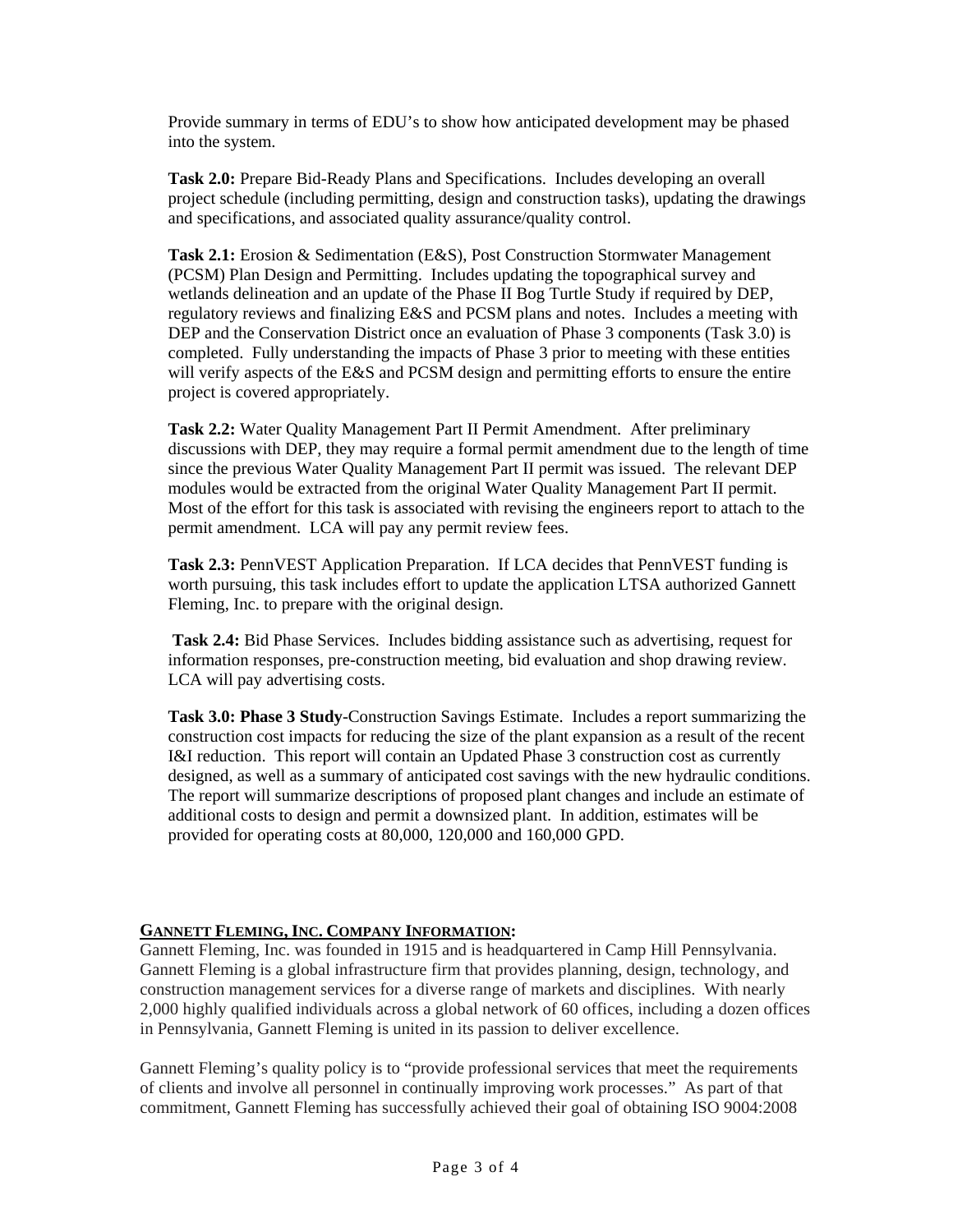certification. This internationally recognized quality certification helps Gannett Fleming to conduct services in a manner consistent with ISO 9001:2008 standards and requirements that enhances their efficiencies and effectiveness to provide quality service and deliverables to meet their clients' requirements.

Gannett Fleming, Inc. previously created the LCA Central Lehigh Division Hydraulic Model and was recently authorized to provide design services and to develop a pipe prioritization assessment program for the water main replacement program in the City of Allentown. Gannett Fleming has the skills and manpower necessary to perform the work.

## **PROJECT SCHEDULE:**

A proposed schedule for Phases 1 and 2 of the project has been developed by LCA and Gannett Fleming and assumes Board approval of this authorization at the January 2014 Board meeting.

| <b>Authorize Design</b>          | 1/27/14   |
|----------------------------------|-----------|
| Complete Design & Permitting (1) | 4/20/2014 |
| Invitation to Bid (2)            | 7/23/2014 |
| Notice of Award                  | 8/27/2014 |
| Notice to Proceed                | 10/2/2014 |
| <b>Substantial Completion</b>    | 1/6/2015  |
| <b>Final Payment</b>             | 2/5/2015  |

*(1) Mid-June if a Bog Turtle study is required.* 

*(2) If LCA pursues PennVEST funding, we anticipate PennVEST consideration of the project for approval at its Board meeting scheduled for 7/15/14. The project would not be contingent on PennVEST funding.* 

## **FUTURE AUTHORIZATIONS:**

Capital Project Authorization (CPA) Amendment(s) will be presented to the Board at a later date for:

*Phases 1 & 2 Construction Phase:* Approvals will be requested after bids are received.

*Phase 3 Design & Construction Phases:* Prior to commencing design phase services, a technical assessment will be conducted of potential growth patterns in the portion of the township tributary to the WWTP. Design efforts should be commenced approximately two years prior to placing the expanded plant into service.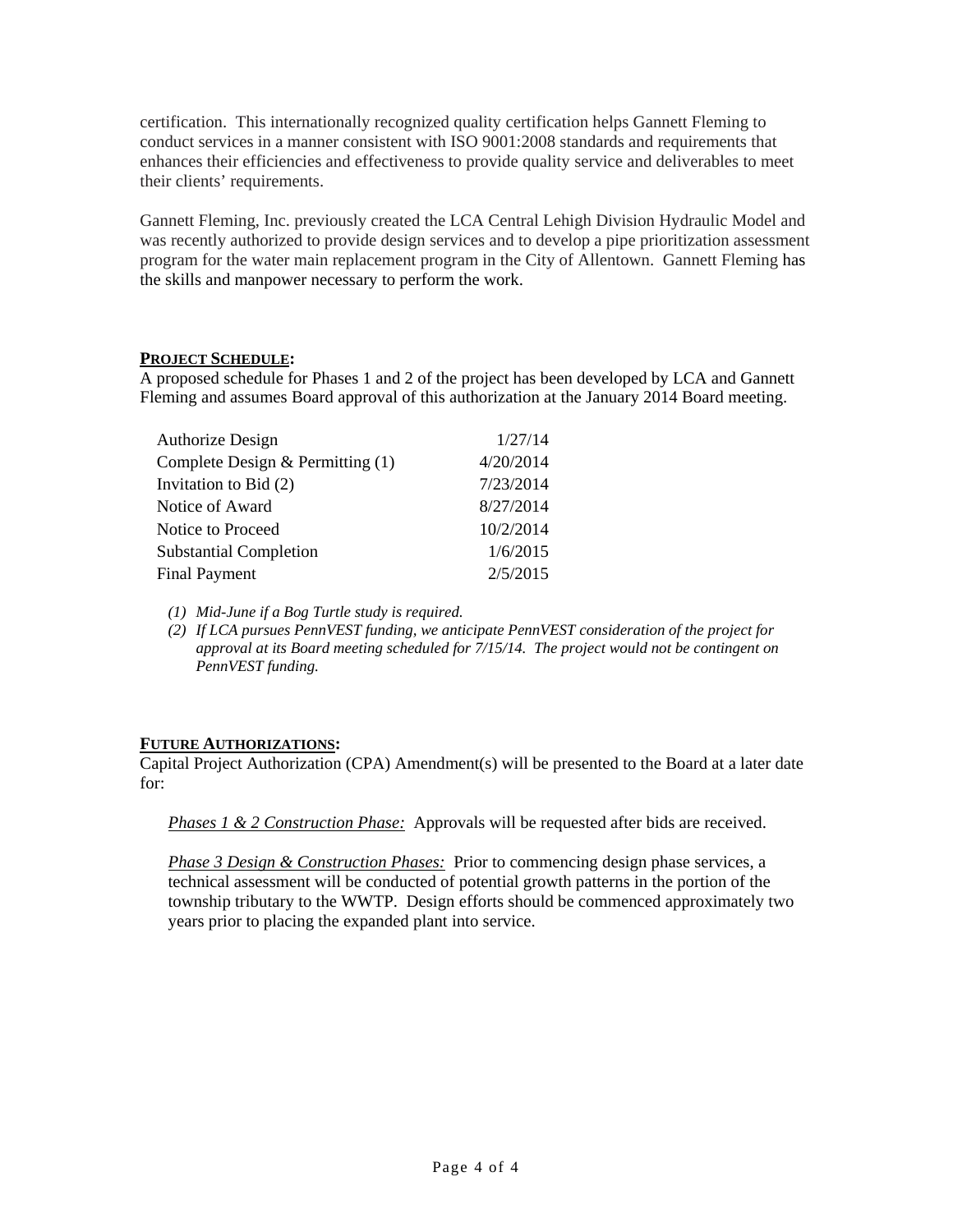| <b>CAPITAL PROJECT AUTHORIZATION</b> |                                                                               |                     |                           |  |
|--------------------------------------|-------------------------------------------------------------------------------|---------------------|---------------------------|--|
| <b>PROJECT NO.:</b>                  | $S-SD-14-2$                                                                   | <b>BUDGET FUND:</b> | $Sewer\$ Capital          |  |
| <b>PROJECT TITLE:</b>                | <b>Lynn Township Wastewater Treatment Plant</b><br>Improvements, Phases 1 & 2 |                     | <b>PROJECT TYPE:</b>      |  |
|                                      |                                                                               |                     | Construction              |  |
|                                      |                                                                               |                     | <b>Engineering Study</b>  |  |
| THIS AUTHORIZATION:                  | \$198,080                                                                     |                     | <b>Equipment Purchase</b> |  |
|                                      |                                                                               |                     | Amendment                 |  |

#### **DESCRIPTION AND BENEFITS:**

The project presents a phased approach to upgrade the wastewater treatment plant (WWTP) in Lynn Township, Lehigh County, Pennsylvania. The WWTP was constructed in the late 1970's and most of the equipment is either at or beyond its intended design life.

Phase 1 improvements will include only the essential components of the plant expansion to increase hydraulic capacity, address immediate DEP concerns to avoid bypassing and to provide ultraviolet disinfection. Phase 2 improvements will address specific operational issues that have plagued the plant since its inception, including excessive corrosion and insect issues in electrical equipment, excessive wear on return activated sludge pumps due to no screening, and valve accessibility for influent pumping equipment. Phase 3 improvements will expand future treatment capacity and include the remaining upgrades to increase the treatment capacity of the plant from the current 80,000 gallons per day (GPD) to the permitted 160,000 GPD.

Final design, permitting and bidding of the improvements for Phases 1 and 2, as well as supplementary studies, will be undertaken in this current CPA. The CPA includes past planning costs. Phase 3 improvements will be dependent upon future customer growth justifying the need for plant expansion. Please reference the cover Memo for additional information.

|                                   | REQUESTED THIS AUTHORIZATION |             |      |
|-----------------------------------|------------------------------|-------------|------|
| <b>Planning</b>                   |                              | \$17,000    |      |
| Phases $1 \& 2$ – Final Design    |                              |             |      |
| <b>Staff</b>                      |                              | \$56,000    |      |
| <b>Engineering Consultant</b>     |                              | \$90,080    |      |
| Miscellaneous                     |                              | \$10,000    |      |
| Contingencies                     |                              | \$25,000    |      |
| <b>Total This Authorization</b>   |                              | \$198,080   |      |
|                                   | <b>Future Authorization</b>  |             |      |
| Phases $1 \& 2$ - Construction    |                              | \$676,200   |      |
| Phase $3 - Design & Construction$ |                              | \$2,600,000 |      |
| <b>Total Estimated Project</b>    |                              | \$3,474,280 |      |
|                                   |                              |             |      |
|                                   |                              |             |      |
| <b>REVIEW AND APPROVALS:</b>      |                              |             |      |
| Project Manager                   | Date                         | <b>CEO</b>  | Date |

## **Authorization Status:**